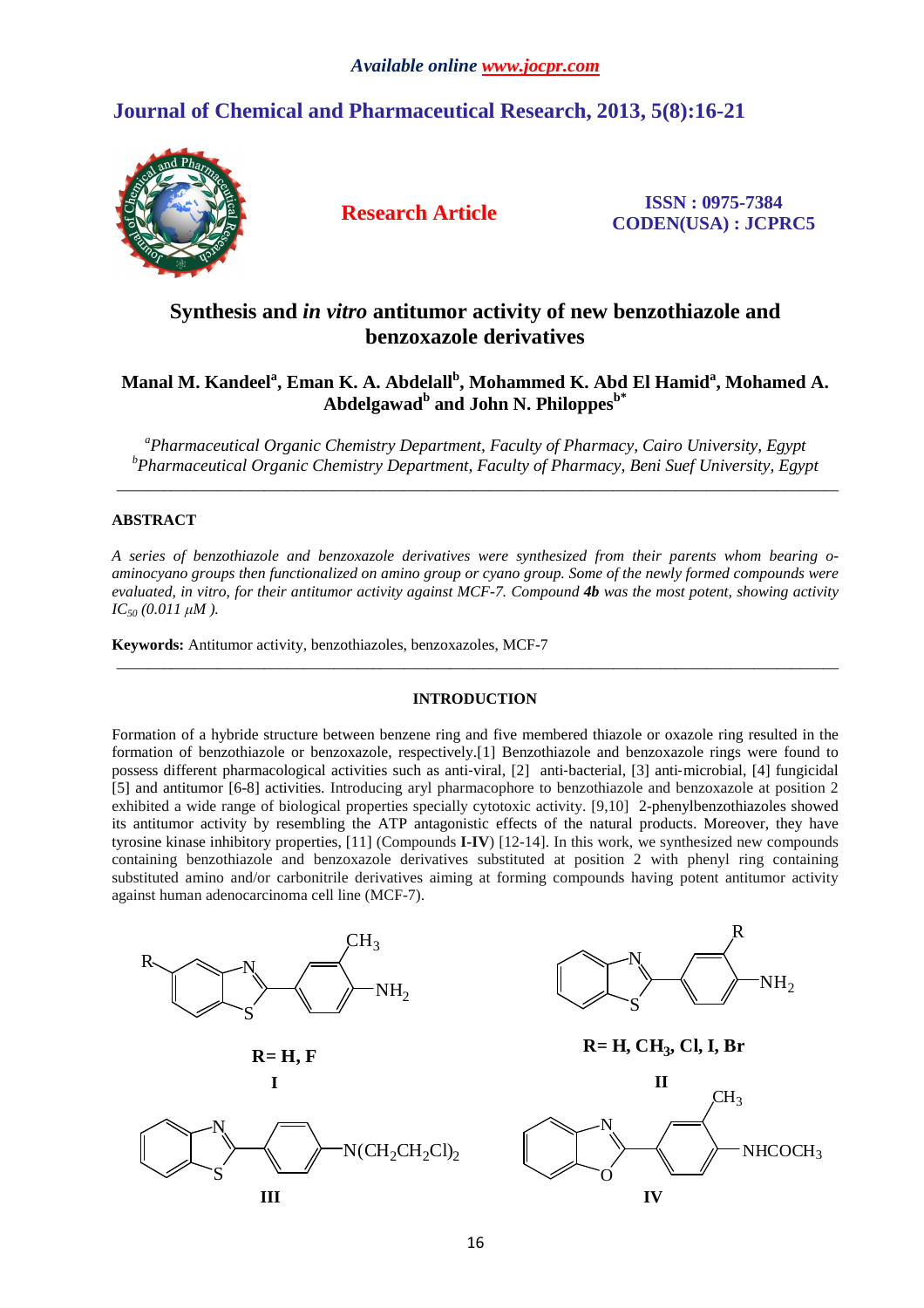## **EXPERIMENTAL SECTION**

 *\_\_\_\_\_\_\_\_\_\_\_\_\_\_\_\_\_\_\_\_\_\_\_\_\_\_\_\_\_\_\_\_\_\_\_\_\_\_\_\_\_\_\_\_\_\_\_\_\_\_\_\_\_\_\_\_\_\_\_\_\_\_\_\_\_\_\_\_\_\_\_\_\_\_\_\_\_*

Melting points were determined on a Graffin apparatus and were uncorrected. Element analyses (C, H, N) were carried out on Perkin-Elmer 2400 analyzer (Perkin-Elmer, Norwalk, CT, USA) at the Micro analytical unit of Cairo University, Egypt. All compounds were within  $\pm$  0.4% of the theoretical values. IR spectra were determined as KBr discs on Shimadzu IR 435 Spectrophotometer and values were represented in cm<sup>-1</sup>. <sup>1</sup>HNMR was carried out on a Bruker 300 MHz NMR Spectrophotometer in Cairo University, Egypt, using (Bruker, Munich, Germany) in DMSO*d6* as a solvent, TMS as internal standard and chemical shifts were recorded in ppm on δ scale. Mass spectra were run on Hewlett Packard 5988 Spectrometer, Micro analytical center, Cairo University, Egypt. Progress of the reactions was monitored by TLC using TLC sheets precoated with UV fluorescent silica gel MERCK 60 F 254 that were visualized by UV lamp.

#### **Procedure for synthesis of 2-amino-5-(benzo[***d***]oxazol-2-yl)benzonitrile (2a):**

A mixture of **1a** (0.33 g, 0.001 mol) and copper (I) cyanide (0.18 g, 0.002 mol) in dimethylformamide (20 mL) was heated under reflux for 4 h. The solution was evaporated under reduced pressure, extracted with ethyl acetate, filtered, dried and crystallized from dimethylformamide/ethanol (8:2) to afford **2a.** 

Isolated as brown solid, Yield: 39%, m.p.: 220-222  $^0C$ ; IR (KBr, cm<sup>-1</sup>), 3436-3354 (NH<sub>2</sub>), 2213 (C≡N) and 1632 (C=N); <sup>1</sup>H NMR (300 MHz, DMSO-d6) δ ppm 6.91-6.95 (m, 3H, Ar-H and NH<sub>2</sub>, D<sub>2</sub>O exchangeable), 7.34-7.37 (m, 2H, Ar-H), 7.69-7.72 (m, 2H, Ar-H), 8.06 (d, 1H, *J*= 8.7 Hz, Ar-H) and 8.15 (s, 1H, Ar-H); Anal. Calcd for C14H9N3O: C, 71.48; H, 3.86; N, 17.86. Found: C, 71.17; H, 3.80; N, 18.19.

#### **Procedure for synthesis of** *N***-[4-(benzo[***d***]oxazol-2-yl)-2-cyanophenyl-4-chlorobenzamide (3a):**

To a solution of **1a** (2.35 g, 0.01 mol) in dimethylformamide (15 mL), 4-chlorobenzoyl chloride (1.75 g, 0.01 mol) was added. The reaction mixture was stirred at room temperature for 24 h. The solution was poured onto ice-cold water (30 mL), neutralized with sodium carbonate solution (10%). The separated solid was collected by filteration, dried and crystallized from benzene/ethylacetate (8:2) to afford **3a**.

Isolated as brown solid, Yield: 63%, m.p.: 170-172<sup>0</sup>C; IR (KBr, cm<sup>-1</sup>), 3420 (NH), 2357 (C≡N), 1716 (C=O) and 1658 (C=N); <sup>1</sup>H NMR (300 MHz, DMSO-d6) δ ppm 7.54-7.57 (m, 4H, Ar-H), 7.71 (d, 2H, *J*= 8.4 Hz, Ar-H), 7.92- 7.95 (m, 3H, Ar-H), 8.15 (d, 2H, *J*= 8.4 Hz, Ar-H) and 13.2 (s, 1H, NH, D2O exchangeable); EIMS (m/z) (relative abundance %), 375 [M+2<sup>++</sup>, 0.85], 374 [M+1<sup>++</sup>, 1.37], 373 [M<sup>++</sup>, 1.80], 141 [C<sub>8</sub>HN<sub>2</sub>O<sup>++</sup>, 31.17], 139  $[C_7H_4ClO^{-1+}$ , 100], 111  $[C_6H_4Cl^{-1+}$ , 32.57] and 75  $[C_5H_3^{-1+}$ , 20.41]; Anal. Calcd for  $C_{21}H_{12}ClN_3O_2$ : C, 67.48; H, 3.24; N, 11.24. Found: C, 67.20; H, 3.00; N, 11.19.

## **General method for preparation of 4a&b:**

To a solution of **1a&b** (0.01 mol) in dimethylformamide (15 mL), chloroacetyl chloride (1.13 g, 0.01 mol) was added. The reaction mixture was stirred at room temperature for 48 h. The solution was poured onto ice-cold water (30 mL), neutralized with sodium carbonate solution (10%). The separated solid was collected by filteration, dried and crystallized from dimethylformamide/ethanol (8:2) to afford **4a&b.** 

#### *N***-[4-(Benzo[***d***]oxazol-2-yl)-2-cyanophenyl]-2-chloroacetamide (4a):**

Isolated as white solid, Yield: 75%, m.p.: 175-177<sup>0</sup>C; IR (KBr, cm<sup>-1</sup>), 3354 (NH), 2225 (C≡N),1701 (C=O); <sup>1</sup>H NMR (300 MHz, DMSO-d6) δ ppm 4.45 (s, 2H, CH<sub>2</sub>), 7.41-7.45 (m, 2H, Ar-H), 7.79-7.85 (m, 2H, Ar-H), 7.97 (d, 1H, *J*= 8.4 Hz, Ar-H), 8.48 (d, 1H, *J*= 8.4 Hz, Ar-H), 8.55 (s, 1H, Ar-H) and 10.76 (s, 1H, NH, D<sub>2</sub>O exchangeable); EIMS (m/z) (relative abundance %), 313 [M+2 **+.**, 18.54], 312 [M+1 **+.**, 9.25], 311 [M **+.**, 48.69], 235  $[C_{14}H_9N_3O^{-1+}$ , 100] and 64  $[C_{4}H_{2}N^{-1+}$ , 8.38]; Anal. Calcd for  $C_{16}H_{10}CN_3O_2$ : C, 61.65; H, 3.23; N, 11.37. Found: C, 61.86; H, 3.36; N, 11.85.

## *N***-[4-(Benzo[***d***]thiazol-2-yl)-2-cyanophenyl]-2-chloroacetamide (4b):**

Isolated as white solid, Yield: 69%, m.p.: 380-382<sup>0</sup>C; IR (KBr, cm<sup>-1</sup>), 3322 (NH), 2225 (C≡N), 1708 (C=O); <sup>1</sup>H NMR (300 MHz, DMSO-d6) δ ppm 4.54 (s, 2H, CH<sub>2</sub>), 7.49-7.59 (m, 2H, Ar-H), 7.86-7.93 (m, 2H, Ar-H), 8.06 (d, 1H, *J*= 8.7 Hz*,* Ar-H), 8.55 (d, 1H, *J*= 8.7 Hz, Ar-H), 8.62 (s, 1H, Ar-H) and 10.82 (s, 1H, NH, D2O exchangeable).; EIMS (m/z) (relative abundance %), 329 [M+2 **+.**, 9.42], 328 [M+1 **+.**, 4.74], 327 [M **+.**, 25.92], 251  $[C_{14}H_9N_3S^{-1+}$ , 100] and 250  $[C_{14}H_6N_2OS^{-1+}$ , 15.52]; Anal. Calcd for  $C_{16}H_{10}CN_3OS$ : C, 58.63; H, 3.07; N, 12.82. Found: C, 58.52; H, 3.51; N, 12.61.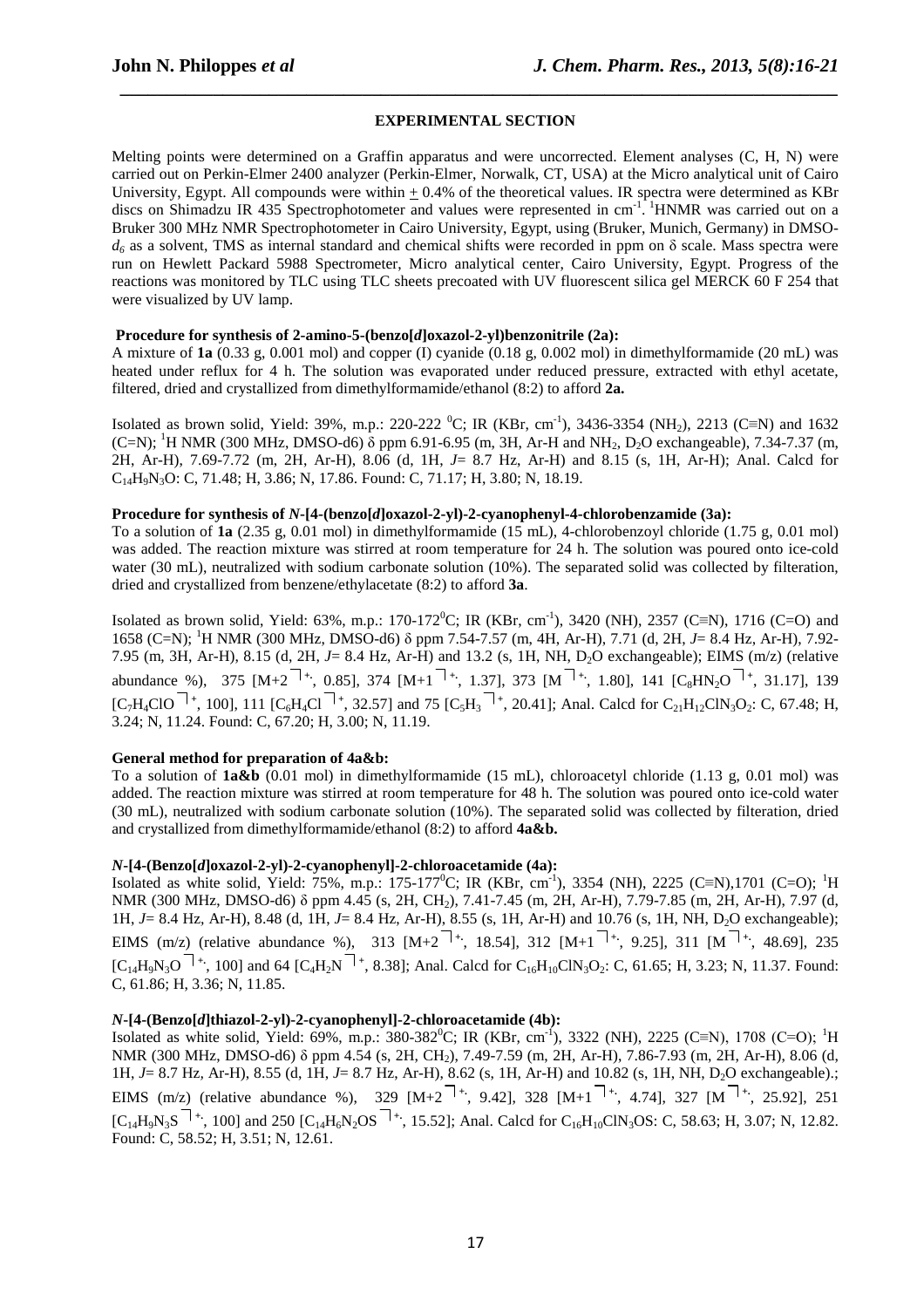## **General method for preparation of 5a-d:**

A suspension of **4a&b** (0.01 mol), sodium iodide (3 g, 0.02 mol) in absolute ethanol (25 mL) was heated under reflux for 10 h. The reaction mixture was evaporated to dryness, washed with water, filtered, dried and crystallized from dimethylformamide to give **5a-d.** 

 *\_\_\_\_\_\_\_\_\_\_\_\_\_\_\_\_\_\_\_\_\_\_\_\_\_\_\_\_\_\_\_\_\_\_\_\_\_\_\_\_\_\_\_\_\_\_\_\_\_\_\_\_\_\_\_\_\_\_\_\_\_\_\_\_\_\_\_\_\_\_\_\_\_\_\_\_\_*

# *N***-[4-(Benzo[***d***]oxazol-2-yl)-2-cyanophenyl]-2-(diethylamino)acetamide (5a):**

Isolated as yellow solid, Yield: 43%, m.p.: 128-130<sup>0</sup>C; IR (KBr, cm<sup>-1</sup>), 3423 (NH), 2971-2827 (CH aliph.), 2221 (C≡N),1700 (C=O); <sup>1</sup>H NMR (300 MHz, DMSO-d6) δ ppm 1.09 (t, 6H, *J*= 6.9 Hz, N(CH<sub>2</sub>CH<sub>3</sub>)<sub>2</sub>), 2.65 (q, 4H, *J*= 6.9 Hz, N(CH<sub>2</sub>CH<sub>3</sub>)<sub>2</sub>), 3.27 (s, 2H, CH<sub>2</sub>), 7.40-7.48 (m, 2H, Ar-H), 7.78-7.84 (m, 2H, Ar-H), 8.45-8.57 (m, 3H, Ar-H) and 10.56 (s, 1H, NH, D2O exchangeable); EIMS (m/z) (relative abundance %), 349 [M+1 **+.**, 0.30], 348  $[M^{\dagger+}, 1.21]$ , 86  $[C_5H_{12}N^{\dagger+}, 100]$ , 80  $[C_4H_2NO^{\dagger+}, 40.92]$ , 64  $[C_4H_2N^{\dagger+}, 31.37]$  and 58  $[C_3H_8N^{\dagger+}, 23.06]$ ; Anal. Calcd for  $C_{20}H_{20}N_4O_2$ : C, 68.95; H, 5.79; N, 16.08. Found: C, 68.69; H, 5.96; N, 16.06.

# *N***-[4-(Benzo[***d***]oxazol-2-yl)-2-cyanophenyl]-2-(2,6-dimethylphenylamino)acetamide (5b):**

Isolated as green solid, Yield: 54%, m.p.: 200-202<sup>0</sup>C; IR (KBr, cm<sup>-1</sup>), 3381, 3274 (2NH), 2967-2914 (CH aliph.), 2217 (C≡N), 1706 (C=O); <sup>1</sup>H NMR (300 MHz, DMSO-d6) δ ppm 2.30 (s, 6H, 2CH3), 3.86 (d, 2H, *J*= 6.9 Hz, CH2), 4.70 (t, 1H, *J*= 6.9 Hz, CH2NH, D2O exchangeable), 6.75-6.80 (m, 1H, Ar-H), 6.97 (d, 2H, *J*= 7.2 Hz*,* Ar-H), 7.41- 7.49 (m, 2H, Ar-H), 7.79-7.85 (m, 2H, Ar-H), 8.30 (d, 1H, *J*= 9 Hz, Ar-H), 8.49 (d, 1H, *J*= 9 Hz, Ar-H), 8.55 (s, 1H, Ar-H) and 10.56 (s, 1H, NH,  $D_2O$  exchangeable); EIMS (m/z) (relative abundance %), 397 [M+1<sup> $\top$ +</sup>; 1.99], 396  $[M^{++}, 0.82]$ , 368  $[C_{22}H_{16}N_4O_2^{++}$ , 15.80], 213  $[C_{12}H_{11}N_3O^{++}$ , 45.66], 111  $[C_5H_7N_2O^{++}$ , 69.75], 84  $[C_4H_8N_2$ <sup> $\top$ +</sup>, 78.40] and 69  $[C_3H_5N_2$ <sup> $\top$ </sup>, 100]; Anal. Calcd for  $C_{24}H_{20}N_4O_2$ : C, 72.71; H, 5.08; N, 14.13. Found: C, 72.49; H, 4.89; N, 14.28.

## *N***-[4-(Benzo[***d***]thiazol-2-yl)-2-cyanophenyl]-2-(phenylamino)acetamide (5c):**

Isolated as yellow solid, Yield: 43%, m.p.: 245-247<sup>0</sup>C; IR (KBr, cm-1), 3433-3235 (2NH), 2980 (CH aliph.), 2207 (C≡N), 1708 (C=O); <sup>1</sup>H NMR (300 MHz, DMSO-d6)  $\delta$  ppm 3.96 (s, 2H, CH<sub>2</sub>), 6.19 (s, 1H, CH<sub>2</sub>NH, D<sub>2</sub>O exchangeable), 6.58-6.68 (m, 2H, Ar-H), 7.09-7.12 (m, 3H, Ar-H), 7.41-7.55 (m, 2H, Ar-H), 8.04-8.16 (m, 3H, Ar-H), 8.36-8.44 (m, 2H, Ar-H), and 10.27 (s, 1H, NH, D<sub>2</sub>O exchangeable); EIMS (m/z) (relative abundance %), 386  $[M+2$ <sup> $|+$ </sup>, 2.55], 385 [M+1<sup> $|+$ </sup>, 9.69], 384 [M<sup> $|+$ </sup>, 33.83], 251 [C<sub>14</sub>H<sub>9</sub>N<sub>3</sub>S<sup> $|+$ </sup>, 83.49], 106 [C<sub>5</sub>H<sub>2</sub>N<sub>2</sub>O<sup> $|+$ </sup>, 100] and 77 [C<sub>6</sub>H<sub>5</sub><sup>+</sup>, 27.65]; Anal. Calcd for C<sub>22</sub>H<sub>16</sub>N<sub>4</sub>OS: C, 68.73; H, 4.19; N, 14.57. Found: C, 69.12; H, 4.60; N, 14.59.

## **4-{2-[4-(Benzo[***d***]thiazol-2-yl)-2-cyanophenylamino]-2-oxoethylamino}benzoic acid acetamide (5d):**

Isolated as yellow solid, Yield: 52%, m.p.:  $380-382^{\circ}$ C; IR (KBr, cm<sup>-1</sup>), 3428-2358 (2NH and OH), 2208 (C≡N), 1708-1683 (2C=O); <sup>1</sup>H NMR (300 MHz, DMSO-d6) δ ppm 4.08 (s, 2H, CH2), 6.67 (d, 2H, *J*= 8.7 Hz, Ar-H), 6.90 (s, 1H, CH2NH, D2O exchangeable), 7.46-7.57 (m, 2H, Ar-H), 7.71 (d, 2H, *J*= 8.7 Hz, Ar-H), 7.95 (d, 1H, *J*= 8.7 Hz, Ar-H), 8.08 (d, 1H, *J*= 7.8 Hz, Ar-H), 8.18 (d, 1H, *J*= 8.1 Hz, Ar-H), 8.36-8.46 (m, 2H, Ar-H), 10.39 (s, 1H, NH, D<sub>2</sub>O exchangeable) and 12.15 (s, 1H, OH, D<sub>2</sub>O exchangeable); EIMS (m/z) (relative abundance %), 430  $[M+2$ <sup>-1+</sup>, 1.18], 429  $[M+1$ <sup>-1+</sup>, 4.26], 428  $[M^{-1}$ <sup>+</sup>, 13.73], 251  $[C_{14}H_9N_3S^{-1}$ <sup>+</sup>, 100] and 150  $[C_8H_8NO_2$ <sup>-1+</sup>, 50.86]; Anal. Calcd for  $C_{23}H_{16}N_4O_3S$ : C, 64.47; H, 3.76; N, 13.08. Found: C, 64.30; H, 3.80; N, 12.81.

## **General method for preparation of 6a&b:**

A mixture of compound **1a&b** (0.01 mol) and potassium hydroxide (8.4 g, 0.15 mol) was dissolved in ethanol 50% (20 mL). The reaction mixture was heated under reflux for 24 h. After cooling, the solution was acidified by hydrochloric acid till neutral to litmus paper. The separated solid was filtered, dried and crystallized from dimethylformamide to give **6a&b.** 

## **2-Amino-5-(benzo[***d***]oxazol-2-yl)benzoic acid (6a):**

Isolated as brown solid, Yield: 43%, m.p.: 370-372<sup>0</sup>C; IR (KBr, cm<sup>-1</sup>), 3416-2500 (NH<sub>2</sub> and OH), 1667 (C=O), 1622 (C=N); <sup>1</sup>H NMR (300 MHz, DMSO-d6)  $\delta$  ppm 3.30 (s, 2H, NH<sub>2</sub>, D<sub>2</sub>O exchangeable), 6.68-6.97 (m, 3H, Ar-H), 7.30-7.49 (m, 1H, Ar-H), 7.70-7.87 (m, 3H, Ar-H) and 9.22 (s, 1H, OH, D2O exchangeable); EIMS (m/z) (relative abundance %), 255 [M+1<sup> |+</sup>, 13.67], 254 [M<sup>|+</sup>, 2.41], 253 [M-1<sup>|+</sup>, 11.45], 224 [C<sub>13</sub>H<sub>8</sub>N<sub>2</sub>O<sub>2</sub><sup>|+</sup>, 15.50], 172  $[C_{10}H_6NO_2^{-1}$ <sup>+</sup>, 18.96], 158  $[C_8H_2N_2O_2^{-1}$ <sup>+</sup>, 28.01], 149  $[C_8H_5O_3^{-1}$ <sup>+</sup>, 58.52] and 69  $[C_3H_3NO^{-1}$ <sup>+</sup>, 100]; Anal. Calcd for  $C_{14}H_{10}N_2O_3$ : C, 66.14; H, 3.96; N, 11.02. Found: C, 66.49; H, 3.94; N, 10.76.

# **2-Amino-5-(benzo[***d***]thiazol-2-yl)benzoic acid (6b):**

Isolated as brown solid, Yield:  $39\%$ , m.p.: 210-212<sup>0</sup>C; IR (KBr, cm<sup>-1</sup>), 3445-2500 (NH<sub>2</sub> and OH), 1677(C=O), 1616 (C=N); <sup>1</sup>H NMR (300 MHz, DMSO-d6) δ ppm 3.35 (s, 2H, NH<sub>2</sub>, D<sub>2</sub>O exchangeable), 6.83 (d, 1H, *J*= 8.4 Hz, Ar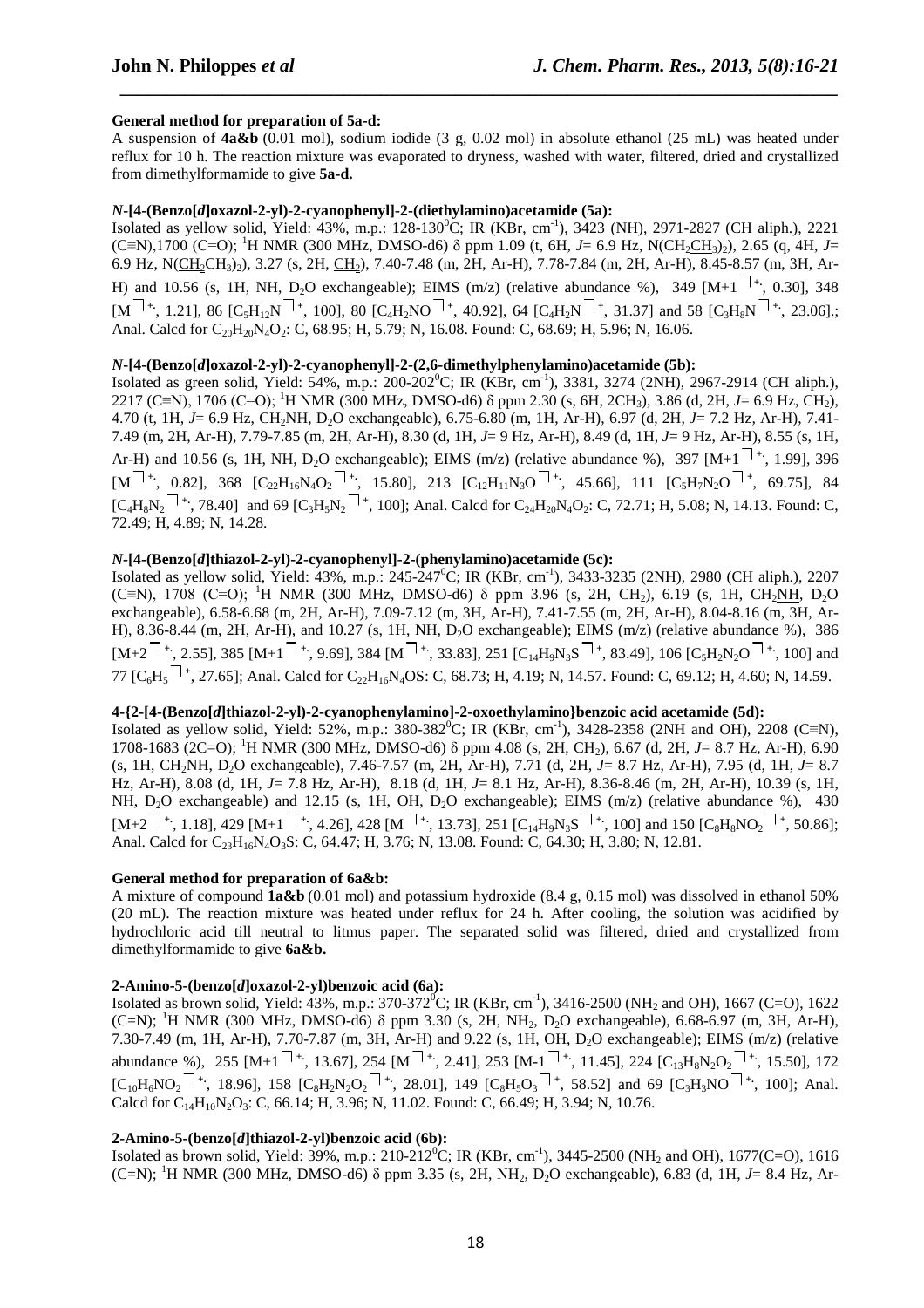H), 7.35-7.49 (m, 2H, Ar-H and OH, D2O exchangeable), 7.86-7.94 (m, 2H, Ar-H), 8.04 (d, 1H, *J*= 8.4 Hz, Ar-H) and 8.44 (s, 1 H, Ar-H); EIMS (m/z) (relative abundance %), 272  $[M+2^{-1}$ <sup>+</sup>, 6.45], 271  $[M+1^{-1}$ <sup>+</sup>, 18.65], 270  $[M^{-1+}, 100]$ , 252 [C<sub>14</sub>H<sub>8</sub>N<sub>2</sub>OS<sup>1</sup><sup>+</sup>, 82.61], 226 [C<sub>13</sub>H<sub>10</sub>N<sub>2</sub>S<sup>1</sup><sup>+</sup>, 32.24] and 224 [C<sub>13</sub>H<sub>8</sub>N<sub>2</sub>S<sup>1</sup><sup>+</sup>, 65.54]; Anal. Calcd for  $C_{14}H_{10}N_2O_2S$ : C, 62.21; H, 3.73; N, 10.36. Found: C, 62.46; H, 3.96; N, 10.26.

 *\_\_\_\_\_\_\_\_\_\_\_\_\_\_\_\_\_\_\_\_\_\_\_\_\_\_\_\_\_\_\_\_\_\_\_\_\_\_\_\_\_\_\_\_\_\_\_\_\_\_\_\_\_\_\_\_\_\_\_\_\_\_\_\_\_\_\_\_\_\_\_\_\_\_\_\_\_*

# **General method for preparation of 7a&b:**

A solution of **1a&b** (0.01 mol) in concentrated sulfuric acid (10 mL) was stirred at room temperature for 24 h. The solution was poured onto ice-cold water (30 mL), neutralized with ammonia till neutral to litmus paper. The separated solid was filtered, dried and crystallized from dimethylformamide to yield **7a&b.** 

## **2-Amino-5-(benzo[***d***]oxazol-2-yl)benzamide (7a):**

Isolated as yellow solid, Yield: 65%, m.p.: 185-187<sup>0</sup>C; IR (KBr, cm<sup>-1</sup>), 3462-3184 (2NH<sub>2</sub>), 1622 (C=O), 1543 (C=N); <sup>1</sup>H NMR (300 MHz, DMSO-d6) δ ppm 6.86 (d, 1H, *J*= 8.7 Hz, Ar-H), 7.28 (s, 2H, NH2, D2O exchangeable), 7.32-7.40 (m, 2H, Ar-H), 7.67-7.83 (m, 3H, Ar-H and CONH<sub>2</sub>, D<sub>2</sub>O exchangeable), 7.94 (d, 1H, *J*= 8.7 Hz, Ar-H), 8.15-8.18 (m, 1H, Ar-H) and 8.38 (s, 1H, Ar-H); EIMS (m/z) (relative abundance %), 254  $[M+1$ <sup> $+$ </sup>, 11.23], 253 [M<sup> $+$ </sup>, 63.85], 238 [C<sub>13</sub>H<sub>8</sub>N<sub>3</sub>O<sub>2</sub><sup> $+$ </sup>, 100], 236 [C<sub>14</sub>H<sub>8</sub>N<sub>2</sub>O<sub>2</sub><sup> $+$ </sup>, 65.21], 210 [C<sub>13</sub>H<sub>10</sub>N<sub>2</sub>O<sup>1</sup><sup>+</sup>, 78.33] and 64 [C<sub>5</sub>H<sub>4</sub> <sup>|+</sup>, 39.99]; Anal. Calcd for C<sub>14</sub>H<sub>11</sub>N<sub>3</sub>O<sub>2</sub>: C, 66.40; H, 4.38; N, 16.59. Found: C, 66.59; H, 4.34; N, 16.38.

## **2-Amino-5-(benzo[***d***]thiazol-2-yl)benzamide (7b):**

Isolated as yellow solid, Yield: 61%, m.p.: 210-212<sup>0</sup>C; IR (KBr, cm<sup>-1</sup>), 3475-3193 (2NH<sub>2</sub>), 1628 (C=O), 1577 (C=N); <sup>1</sup>H NMR (300 MHz, DMSO-d6) δ ppm 6.84 (d, 1H, *J*= 8.7 Hz, Ar-H), 7.16 (s, 2H, NH2, D2O exchangeable), 7.38 (t, 1H, *J*= 7.5 Hz, Ar-H), 7.47 (t, 1H, *J*= 7.5 Hz, Ar-H), 7.86 (d, 1H, J= 8.7 Hz, Ar-H), 7.91 (d, 1H, *J*= 8.1 Hz, Ar-H), 8.04-8.06 (m, 3H, Ar-H and CONH2, D2O exchangeable) and 8.21 (s, 1H, Ar-H); EIMS (m/z) (relative abundance %), 271  $[M+2^{-1}$ <sup>+</sup>, 6.07], 270  $[M+1^{-1}$ <sup>+</sup>, 18.40], 269  $[M^{-1}$ <sup>+</sup>, 100], 252  $[C_{14}H_8N_2OS^{-1}$ <sup>+</sup>, 87.16], 226  $[C_{12}H_8N_3S$ <sup> $|+_$ </sup>, 40.20], 224  $[C_{13}H_8N_2S$ <sup> $|+_$ </sup>, 58.50] and 69  $[C_4H_7N$ <sup> $|+_$ </sup>, 29.85]; Anal. Calcd for C14H11N3OS: C, 62.43; H, 4.12; N, 15.60. Found: C, 62.38; H, 4.40; N, 15.30.

## **General method for preparation of 8a&b:**

A solution of **1a&b** (0.01 mol) in acetic anhydride (20 mL) was heated under reflux for 24 h. After cooling, the separated solid was filtered, dried and crystallized from dioxane to yield **2a&b**.

## *N***-[4-(Benzo[***d***]oxazol-2-yl)-2-cyanophenyl)acetamide (8a)**:

Isolated as creamy solid, Yield:  $62\%$ , m.p.: 265-267<sup>0</sup>C; IR (KBr, cm<sup>-1</sup>), 3439 (NH), 2930 (CH aliph.), 2199 (C≡N), 1656 (C=O); <sup>1</sup>H NMR (300 MHz, DMSO-d6)  $\delta$  ppm 2.18 (s, 3H, CH<sub>3</sub>), 7.39-7.45 (m, 3H, Ar-H and NH, D<sub>2</sub>O exchangeable), 7.75-7.80 (m, 2H, Ar-H), 8.34 (d, 1H, *J*= 8.7 Hz*,* Ar-H), 8.68 (d, 1H, *J*= 8.7 Hz, Ar-H) and 8.76 (s, 1H, Ar-H); EIMS (m/z) (relative abundance %), 278 [M  $+1^+$ , 23.20], 277 [M  $+$ , 25.98], 236 [C<sub>14</sub>H<sub>8</sub>N<sub>2</sub>O<sub>2</sub>  $+$ <sup>+</sup>, 100], 235 [C<sub>14</sub>H<sub>7</sub>N<sub>2</sub>O<sub>2</sub><sup>+</sup>, 32.26], 208 [C<sub>13</sub>H<sub>8</sub>N<sub>2</sub>O<sup>++</sup>, 34.90] and 64 [C<sub>5</sub>H<sub>4</sub><sup>++</sup>, 40.08]; Anal. Calcd for  $C_{16}H_{11}N_3O_2$ : C, 69.31; H, 4.00; N, 15.15. Found: C, 69.09; H, 4.09; N, 14.87.

## *N***-[4-(Benzo[***d***]thiazol-2-yl)-2-cyanophenyl)acetamide (8b)**:

Isolated as creamy solid, Yield: 58%, m.p.: 235-237<sup>0</sup>C; IR (KBr, cm<sup>-1</sup>), 3336 (NH), 2930 (CH aliph.), 2356  $(C=N)$ ,1640  $(C=O)$ ; <sup>1</sup>H NMR (300 MHz, DMSO-d6) δ ppm 2.50 (s, 3H, CH<sub>3</sub>), 7.51-7.63 (m,3H, 2 Ar-H, NH, D<sub>2</sub>O exchangeable), 7.88 (d, 1H, *J*= 8.4 Hz*,* Ar-H), 8.13 (d, 1H, *J*= 7.8 Hz, Ar-H), 7.23 (d, 1H, *J*= 7.5 Hz, Ar-H), 8.53 (d, 1H, 1H, *J*= 8.4 Hz, Ar-H) and 8.69 (s, 1H, Ar-H); EIMS (m/z) (relative abundance %), 295 [M+2 **+.**, 40.51], 293 [M **+.**, 100], 274 [C15H4N3OS **<sup>+</sup>** , 67.09], 240 [C13H8N2OS **+.**, 83.54], 215 [C11H7N2OS **<sup>+</sup>** , 71.52], 173  $[C_9H_5N_2S^{-1}$ <sup>+</sup>, 73.42], 172  $[C_9H_4N_2S^{-1}$ <sup>+</sup>, 69.62] and 162  $[C_9H_{10}N_2O^{-1}$ <sup>+</sup>, 69.84]; Anal. Calcd for  $C_{16}H_{11}N_3OS$ : C, 65.51; H, 3.78; N, 14.32. Found: C, 65.31; H, 3.52; N, 14.19.

## **RESULTS AND DISCUSSION**

## **Chemistry**

In the present work, compounds **2b** was prepared according to the method described in the literature [15].

Alkylation of amino group in benzoxazole derivative **2a** using 4-chlorobenzoyl chloride yielded compound **3a**. The structure of compound **3a** was confirmed by element analysis and spectral data. IR spectrum showed C=O group at 1716 cm-1. Moreover, Mass spectrum of **3a** reveled its molecular ion peak at m/z 373.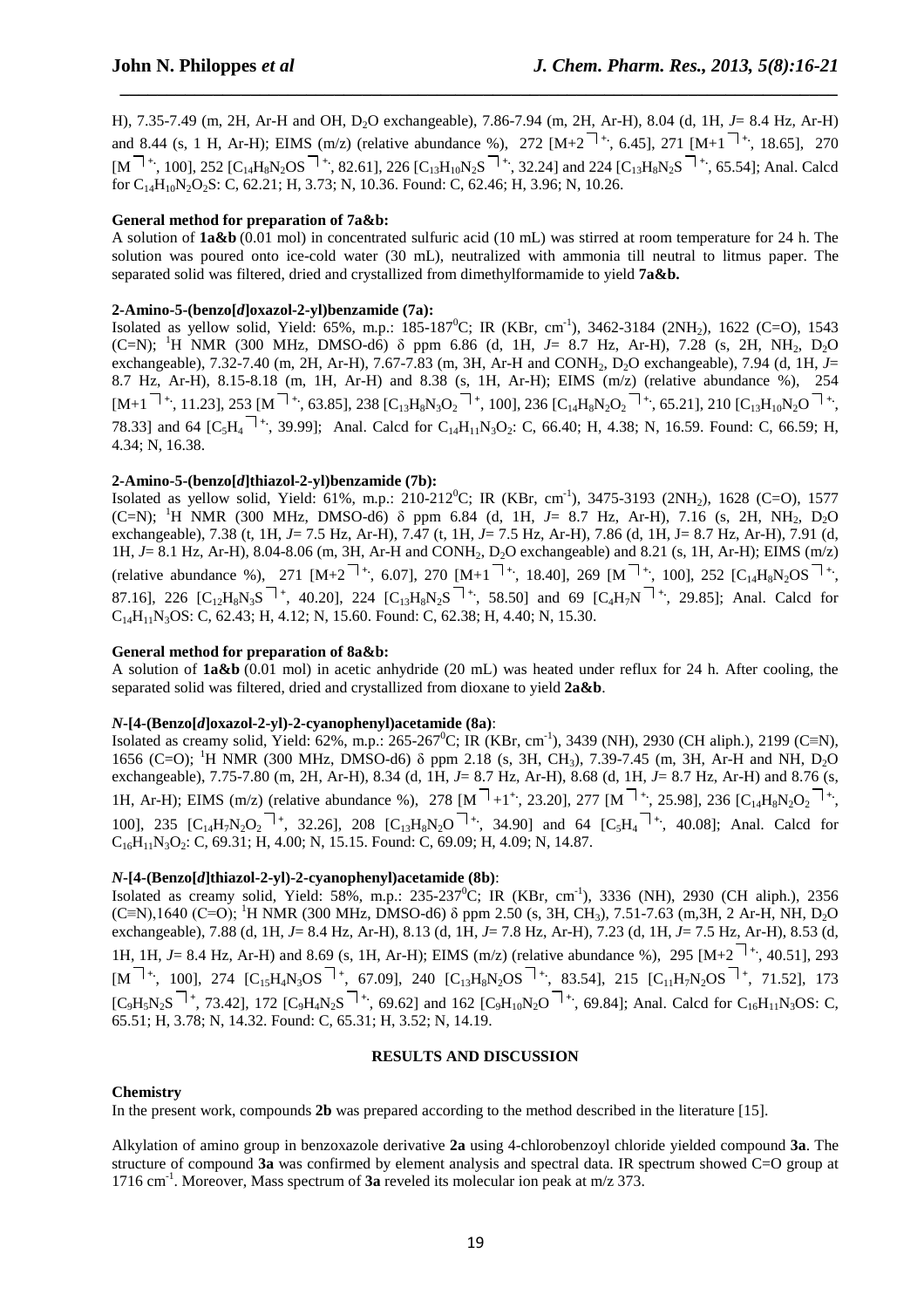Reaction of **2a&b** and chloroacetyl chloride afforded **4a&b**. Compounds **4a&b** were subjected to nucleophilic substitution reaction with different primary and secondary amines to give **5a-d**. The <sup>1</sup>H NMR spectrum of **5a** showed triplet and quartet groups of ethyl moiety at  $\delta$  1.09 and 2.65 ppm, sequentially.

 *\_\_\_\_\_\_\_\_\_\_\_\_\_\_\_\_\_\_\_\_\_\_\_\_\_\_\_\_\_\_\_\_\_\_\_\_\_\_\_\_\_\_\_\_\_\_\_\_\_\_\_\_\_\_\_\_\_\_\_\_\_\_\_\_\_\_\_\_\_\_\_\_\_\_\_\_\_*

Changing cyano group in compounds **2a&b** to carboxylic acid or carboxamide derivatives was occurred either in basic conditions or in acidic medium giving compounds **6a&b** or **7a&b**, respectively.

IR spectrum of compounds **6a&b** showed the presence of carboxylic acid group as dragged peak at the range of 3445-2500 cm<sup>-1</sup>, while Mass spectrum of **7a&b** appeared at m/z 253 and 269, sequentially.

Acetylation of amino group in compound **2a&b** using acetic anhydride under reflux condition afforded **8a&b** rather than double acetylation in compound **A**. <sup>1</sup>H NMR spectrum of compounds **8a&b** shown the presence of one set for CH<sub>3</sub> protons at  $\delta$  2.18 and 2.50, respectively.



 $NR^{1}R^{2}=N(C_{2}H_{5})_{2}$ ,  $NHC_{6}H_{4}$ -4-COOH,  $NHC_{6}H_{5}$ ,  $NHC_{6}H_{3}$ -2,6-(CH<sub>3</sub>)<sub>2</sub>

#### **BIOLOGICAL TESTING**

The human breast tumor cell line (MCF-7) was obtained from NCI, Cairo, Egypt.

#### **Measurement of potential cytotoxicity**

The effects of compounds on the growth of tumor cell lines (MCF-7), were evaluated according to the procedure adopted by the National Cancer Institute, Cairo, Egypt for the *in vitro* anticancer drug screening that use the proteinbinding dye sulforhodamine B (SRB) to assess growth inhibition. [16] Cell were routinely maintained as adherent cell cultures in RPMI- 1640 medium supplemented with 10% heat-inactived fetal bovine serum (FBS) and 1% penicillin/ streptomycin at  $37^{\circ}\text{C}$  in humidified atmosphere containing 5% CO<sub>2</sub>. The cell line was regularly subcultured to be maintained in the expotential growth phase. Cells were exposed for 48 h to five concentrations of compounds (0, 5, 12.5, 25 and 50 ug/ml). Compounds were prepared in dimethylsulphoxide (DMSO), were freshly diluted with cell culture medium just prior the assays. For each test compound and the cell line a dose-response curve was generated and the growth inhibition of 50%  $(IC_{50})$ , corresponding to the concentration of compound that inhibits 50% of the net cell growth was determined. The results of *in vitro* cytotoxic activity experiments are presented in **(Table 1)**.

**Scheme 1. Synthesis of some new benzothiazole and benzoxazole derivatives**